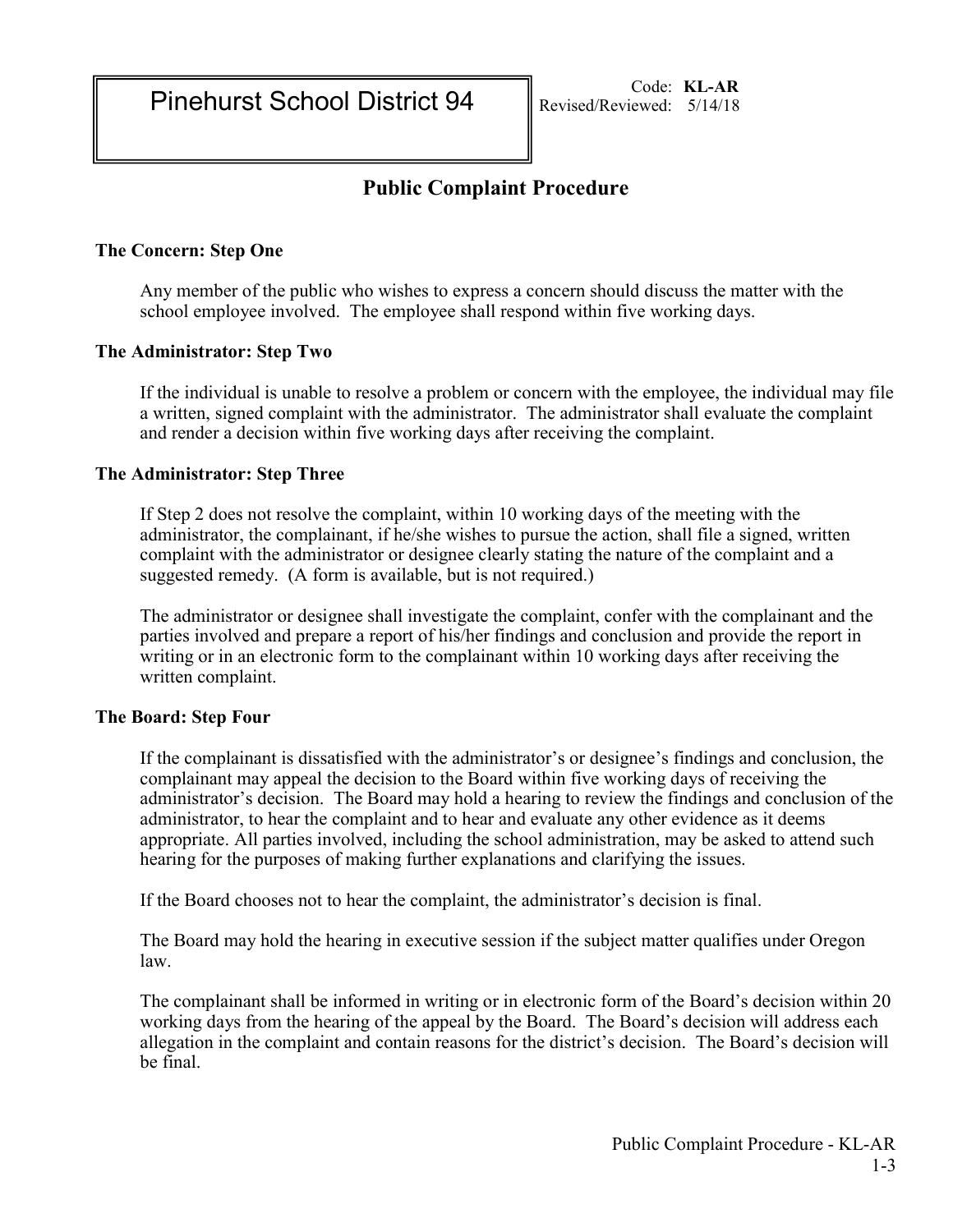The complaint procedure set out above will not be longer than 90 days from the filing date of the original complaint with the administrator.<sup>12</sup>

The final decision for a complaint processed under this administrative regulation that alleges a violation of OAR Chapter 581, Division 22 (Standards), ORS 339.285 to 339.383 or OAR 581-021-0550 to 581-021- 0570 (Restraint and Seclusion) or ORS 659.852 (Retaliation), will be issued in writing or electronic form. The final decision will address each allegation in the complaint and contain reasons for the district's decision. If the complainant is a student, parent or guardian of a student attending school in the district or a person that resides in the district, and this complaint through the complaint process, the complainant may have appeal rights with the Deputy Superintendent of Public Instruction as outlined in Oregon Administrative Rule (OAR) 581-002-0040.

If the complaint alleges discrimination pursuant to ORS 659.850 (Discrimination) and the complaint is not resolved at the local level through the Board's administrative regulation AC-AR - Discrimination Complaint Procedure, the complaint may meet the criteria to file an appeal with the Deputy Superintendent of Public Instruction as outlined in OAR 581-021-0049.

Complaints against the principal/ head teacher may be filed with the administrator. The administrator will attempt to resolve the complaint. If the complaint remains unresolved within 10 working days of receipt by the administrator, the complainant may request to place the complaint on the Board agenda at the next regularly scheduled or special Board meeting.

Complaints against the administrator should be referred to the Board chair on behalf of the Board. The Board chair shall present the complaint to the Board. If the Board decides an investigation is warranted, the Board may refer the investigation to a third party. When the investigation is complete, the results will be presented to the Board. After receiving the results of the investigation, the Board shall decide, within 20 days, in open session what action, if any, is warranted.

Complaints against the Board as a whole or against an individual Board member should be made to the Board chair on behalf of the Board. The Board chair shall present the complaint to the Board. If the Board decides an investigation is warranted, the Board may refer the investigation to a third party. When the investigation is complete, the results will be presented to the Board. After receiving the results of the investigation, the Board shall decide, within 20 days, in open session what action, if any, is warranted.

Complaints against the Board chair may be made directly to the Board vice chair on behalf of the Board. The Board vice chair shall present the complaint to the Board. If the Board decides an investigation is warranted, the Board may refer the investigation to a third party. When the investigation is complete, the results will be presented to the Board. After receiving the results of the investigation, the Board shall decide, within 20 days, in open session what action, if any, is warranted.

 $\overline{a}$ 

<sup>&</sup>lt;sup>1</sup>The timelines may be extended upon written agreement between both parties.

<sup>&</sup>lt;sup>2</sup>This also applies to complaints filed against the administrator or any Board member.